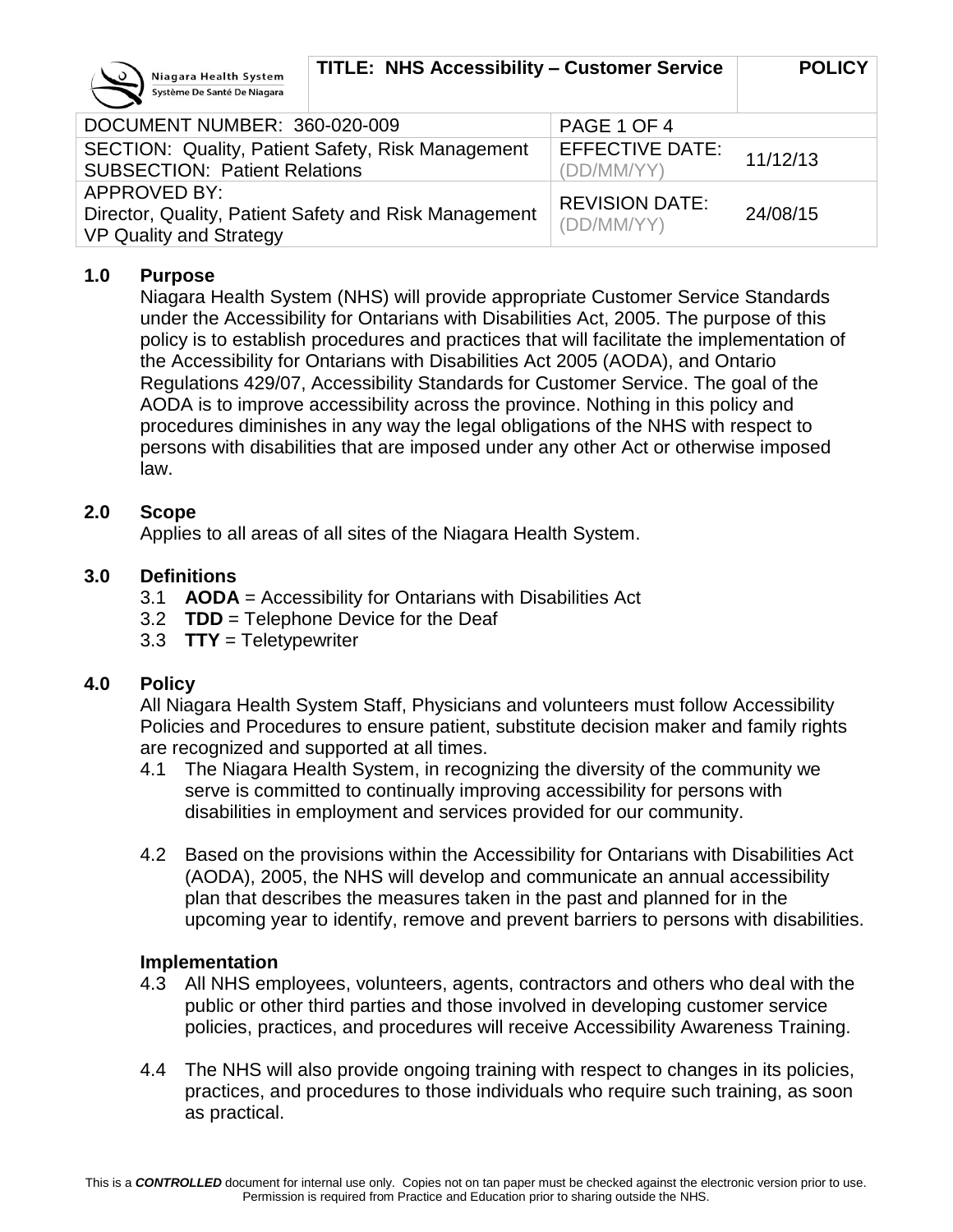| Niagara Health System<br>Système De Santé De Niagara | TITLE: NHS Accessibility – Customer<br><b>Service</b> |                         | DOCUMENT NUMBER:<br>360-020-009 |
|------------------------------------------------------|-------------------------------------------------------|-------------------------|---------------------------------|
| EFFECTIVE DATE: 11/12/13                             |                                                       | REVISION DATE: 24/08/15 |                                 |
| (DD/MM/YY)                                           |                                                       | (DD/MM/YY)              | PAGE 2 OF 4                     |

- 4.5 The NHS will keep records of the training provided, including dates training is provided and the number of persons trained.
- 4.6 Accessibility Awareness Training will include:
	- a) How to provide goods and services in a manner that respects the dignity and independence of persons with disabilities.
	- b) How to interact and communicate with a person with a disability in a manner that takes into account his or her disability.
	- c) The process for people to provide feedback on how we provide goods and services to people with disabilities and how we will respond to any feedback and take action on any complaint.
	- d) How to interact with persons with disabilities who use an alternative device or require the assistance of a guide dog, service animal or a support person to access services or goods.
	- e) Information on all NHS policies and practices in regards to the AODA.
	- f) A review of the purpose of the AODA and the requirements of the Customer.
	- g) How to use equipment or devices on the NHS premises that may help with the provision of goods or services and how to adapt existing service delivery to a person with a disability.
	- h) What to do if a person with a disability is having difficulty accessing NHS goods or services.

## **Guide Dogs, Service Animals and Support Persons**

- 4.7 If a person with a disability is accompanied by a guide dog or other service animal, the NHS shall ensure that the person is permitted to enter the premises with the animal and keep the animal with him or her unless that animal is otherwise excluded by law from the premises.
- 4.8 If the service animal or guide dog is excluded by law from the premises, the NHS will provide other measures to enable the person with the disability to obtain, use or benefit from the goods or services.
- 4.9 If a person with a disability is accompanied by a support person, they shall be permitted to enter the premises together and not be prevented from having access to each other while in the premises.
- 4.10 The NHS may require a person with a disability be accompanied by a support person while on our premises only if a support person is necessary to protect the health or safety of the person with a disability or others on the premises.

### **Assistive Devices**

4.11 Consideration will be given to persons requiring the use of assistive devices in order to obtain, use or benefit from the provision of services; or the availability, if any, of other measures which enable them to do so.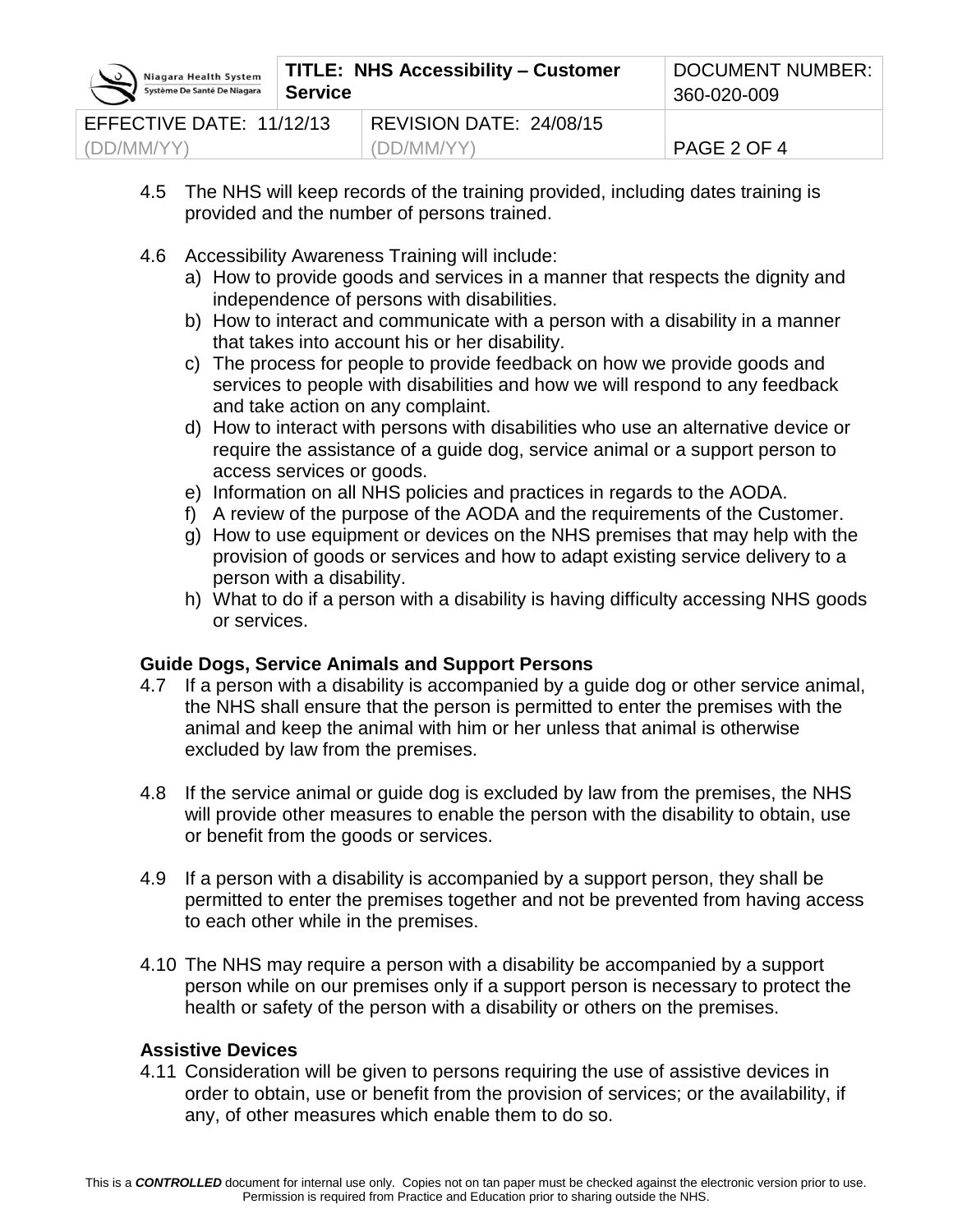| Niagara Health System<br>Système De Santé De Niagara | <b>TITLE: NHS Accessibility - Customer</b><br><b>Service</b> |                         | <b>DOCUMENT NUMBER:</b><br>360-020-009 |
|------------------------------------------------------|--------------------------------------------------------------|-------------------------|----------------------------------------|
| EFFECTIVE DATE: 11/12/13                             |                                                              | REVISION DATE: 24/08/15 |                                        |
| (DD/MM/YY)                                           |                                                              | (DD/MM/YY)              | PAGE 3 OF 4                            |

## **Bell Relay Service**

4.12 This service can also be used for telephone communication with the Deaf. The hearing person speaks to the operator who will type the conversation to the Deaf patient and transmit the message to the patient's Teletypewriter (TTY). With Voice Carry Over the hearing impaired person can read the message on the TTY and respond using their voice.

# **Telephone Device for the Deaf (TDD/TTY)**

- 4.13 The Telephone Device for the Deaf (TDD) or Teletypewriter (TTY) transmits a visual signal over the standard telephone line.
	- a) This technology is available for individuals with severe to profound hearing loss or poor speech recognition ability. As one person types their message, the signal is transmitted along the telephone line and is decoded at the other end by the TTY device. It is necessary for both parties to have a system to communicate.

# **Interruption of Services**

- 4.14 Under the Ontario Regulation 429/07 Accessibility for Ontarians with Disabilities act, 2005, the NHS is responsible for making the following notifications: If there is a temporary disruption in any NHS facility or services in whole or in part, the NHS shall give notice of the disruption to the public;
	- a) Notice of the disruption must include information about the reason for the disruption, its anticipated duration, and a description of alternative facilities or services, if any, that are available.
	- b) Notice will be given by posting the information at every public entrance on premises, by Security, Engineering or designate under the direction of the Clinical Program Director or On-call Manager.
	- c) The Clinical Program Director or On-call Manager will contact the Webmaster to post the service interruption on the NHS public website.
	- d) When required the NHS will make media notification through Corporate Communications.
	- e) Fan out lists may be initiated under the direction of the Vice-President/Designate/Most senior staff member by assigning staff and or switchboard to make notification.
	- f) NHS Corporate Communications may use social media to provide live feed updates of the service interruptions.

# **Feedback Process**

- 4.15 The public can provide feedback on the accessibility of provisions of goods and services by the NHS through the Accessibility Advisory Committee by:
	- a) e-mail at: [patientrelations@niagarahealth.on.ca](mailto:patientrelations@niagarahealth.on.ca)
	- b) Mail addressed to: Patient Relations, St Catharines Site, 1200 4<sup>th</sup> Avenue. Catharine, ON, L2S 0A9
	- c) By phone: 905.378.4647 ext. 44423
	- d) In person: Patient Relations, St Catharines Site, 1200 4<sup>th</sup> Avenue. Catharines. ON, L2S 0A9